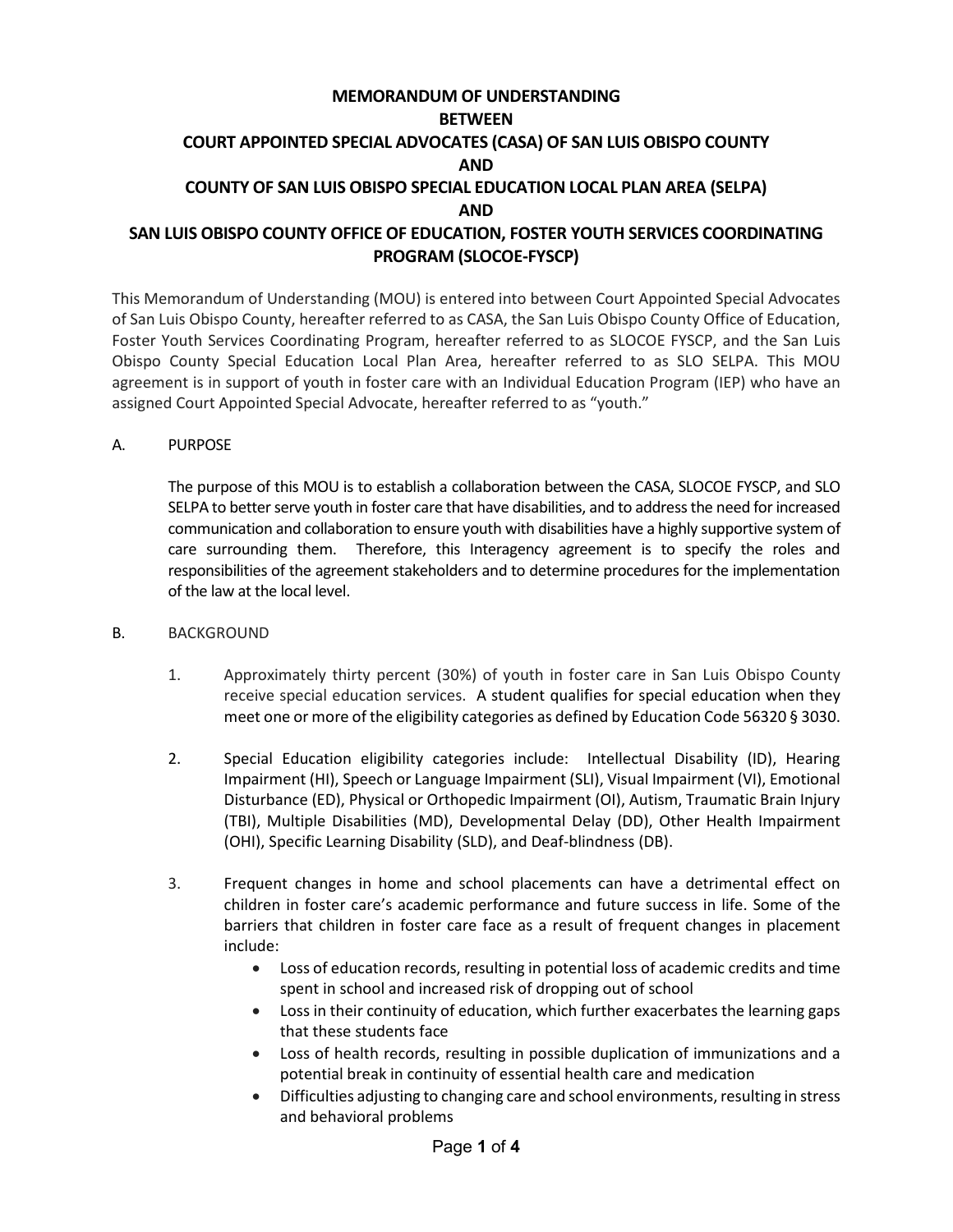- Loss of contact with persons familiar with their health, education, and well-being needs, resulting in inadequate care and inappropriate school placements
- Lack of permanent family or family-like support systems upon exit from the foster care system
- Lack of bonding with peers, which can lead to higher risk of delinquency
- 4. In recent years, the California Legislature has taken an active role in addressing the academic needs of foster children by passing significant foster care education laws to ensure:
	- a meaningful opportunity to meet state academic achievement standards
	- stable school placements
	- placement in the least restrictive educational programs
	- access to the academic resources, services and extracurricular and enrichment activities available to all students
	- educational and school placement decisions that are based on the best interests of the child
	- timely transfer of students and their records when a change of school occurs
	- FERPA exemptions for institutions, welfare agencies and educational agencies working to improve the educational outcomes for students in foster care
	- immediate enrollment
	- placement, suspension and expulsion notification
	- appropriate educational representatives are appointed and meet with the student
	- the establishment of non-minor dependents
	- postsecondary support
- 5. To ensure that youth in foster care with disabilities have seamless transitions between school placements when a change in home placements occurs, CASA, SLOCOE FYSCP and SLO SELPA agree to communicate and collaborate for the best interest of the youth.
- 6. This agreement does not replace the responsibilities of the Local Education Agency (LEA) where the youth reside or any other government agencies. SLOCOE FYSCP and SLO SELPA bear no responsibility for the implementation of a foster youth's IEP outside the County of San Luis Obispo.

# C. ROLES AND RESPONSIBILITIES

- 1. CASA shall:
	- a. Communicate with SLOCOE FYSCP and SLO SELPA on an on-going basis at monthly scheduled meetings (scheduled by SLOCOE) and as the need arises to ensure student success.
	- b. Collaborate with SLOCOE FYSCP to provide an up to date list of mutual students that accurately reflects the CASA appointed, whether they hold educational rights and the correct contact information.
- 2. SLOCOE FYSCP shall: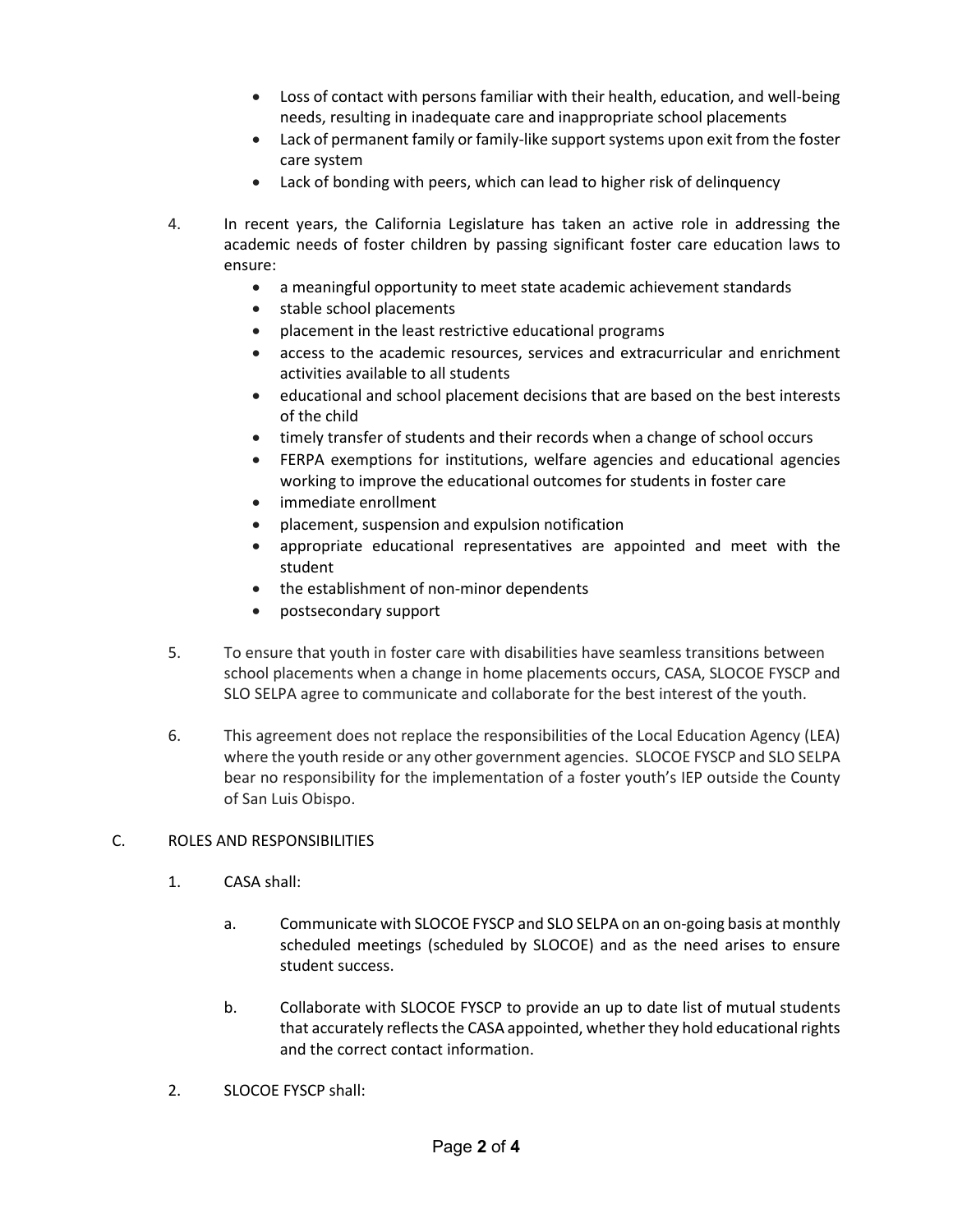- a. Communicate with CASA and SLO SELPA on an on-going basis at monthly scheduled meetings (scheduled by SLOCOE) and as the need arises to ensure student success.
- b. Create a list of youth in foster care with IEPs that includes CASA appointments and share the list with the SLO SELPA Program Coordinator.
- c. Share educational information with SLO SELPA and CASA.
- d. Communicate with Local Education Agency (LEA) foster liaisons, SLO SELPA, and LEA Special Education Directors when there is a potential move or move that has already happened for a student with an IEP and inform them of Educational Rights Holder as appropriate.
- 3. SLO SELPA shall:
	- a. Communicate with SLOCOE FYSCP and CASA on an on-going basis at monthly scheduled meetings (scheduled by SLOCOE) and as the need arises to ensure student success.
	- b. Assist SLOCOE FYSCP in maintaining an updated list of youth in care with IEPs.
	- c. Communicate with receiving/sending SELPAs and Special Education Directors when a SLO County youth may be placed out of county and when a SLO County youth may be returning to SLO County.
	- d. Communicate with LEA Special Education Directors within each LEA when a youth may be moving from one LEA to another LEA within SLO County.

# D. GOVERNING LAWS

- 1. This Agreement will be deemed to have been made and shall be governed by, construed, interpreted and enforced in accordance with the laws of the State of California.
- 2. All responsibilities identified in this Agreement shall be performed in accordance with applicable Federal, State and local laws, rules, regulations, and policies.

# E. GENERAL TERMS

- 1. This MOU shall take effect 12/01/2021, upon signing of all parties and shall remain in effect until 12/01/2023. This MOU can be renewed automatically annually for no more than two (2) one (1) year terms.
- 2. This MOU may be amended by written consent of all parties.
- 3. This MOU may be terminated by any party with 30 days' written notice.
- 4. This MOU shall not take effect or be enforceable until signed by all parties.
- 5. This MOU may be executed in any number of counterparts, and each such counterpart shall be deemed to be an original instrument, but all such counterparts together shall constitute one and the same agreement. Delivery of an executed counterpart of this